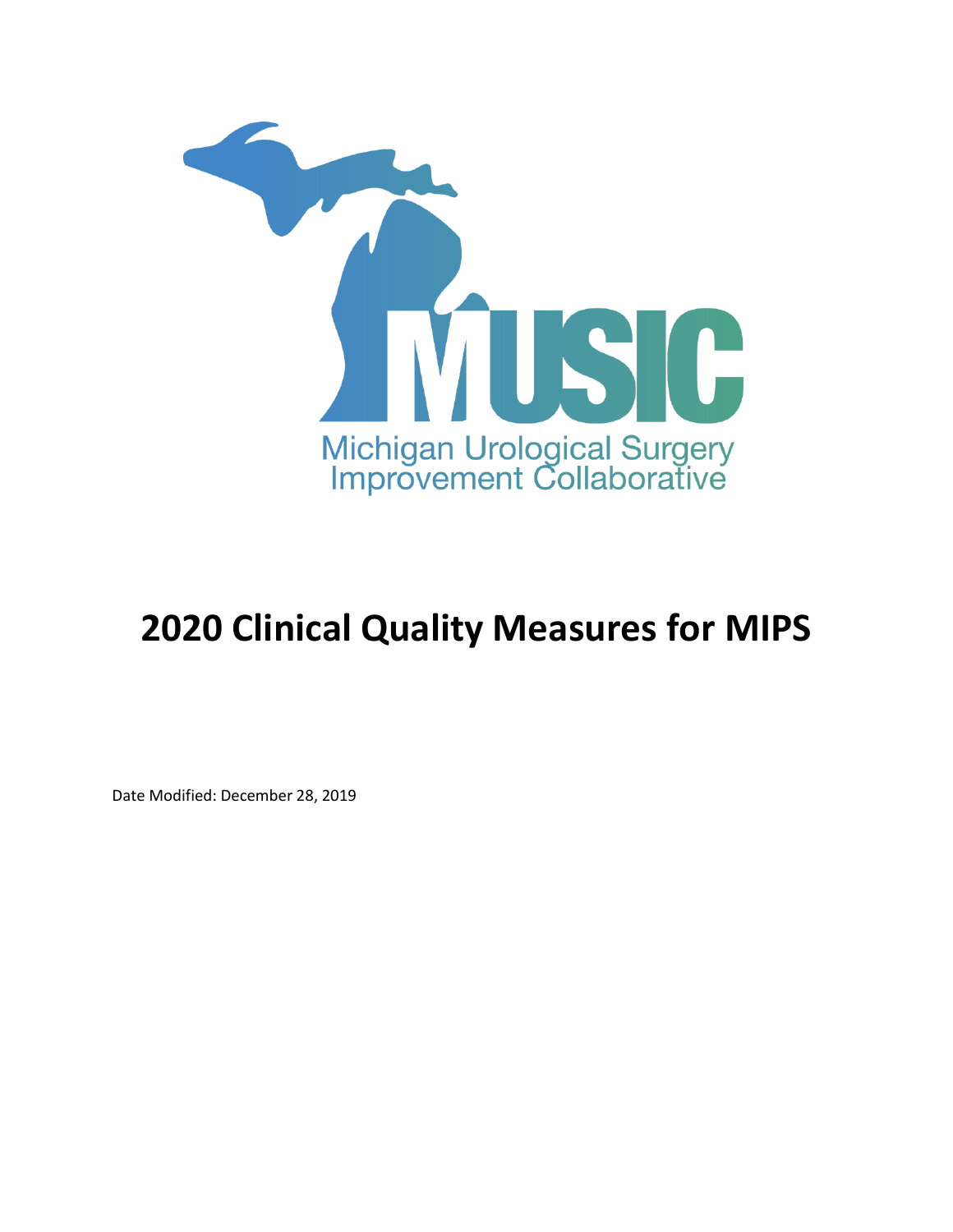| <b>Measure ID</b> | <b>Measure Title</b>                                                                                                  | <b>Measure Description</b>                                                                                                                                                                                                     | <b>NOS Domain</b>                       | <b>Measure Type</b>                          | Meaningful<br><b>Measure Area</b>                                          | Denominator                                                                                                                                                                       | Numerator                                                                                                                                                                         | <b>Denominator Exclusions</b>                                                                                                                                                                                                                                                                                                                                                                                                                                                                                                                                                                                                                                                    | Risk<br><b>Adjustment</b> | <b>High Priority</b>             | Inverse<br><b>Measure</b> |
|-------------------|-----------------------------------------------------------------------------------------------------------------------|--------------------------------------------------------------------------------------------------------------------------------------------------------------------------------------------------------------------------------|-----------------------------------------|----------------------------------------------|----------------------------------------------------------------------------|-----------------------------------------------------------------------------------------------------------------------------------------------------------------------------------|-----------------------------------------------------------------------------------------------------------------------------------------------------------------------------------|----------------------------------------------------------------------------------------------------------------------------------------------------------------------------------------------------------------------------------------------------------------------------------------------------------------------------------------------------------------------------------------------------------------------------------------------------------------------------------------------------------------------------------------------------------------------------------------------------------------------------------------------------------------------------------|---------------------------|----------------------------------|---------------------------|
| MUSIC4            | Prostate Cancer: Active<br>Surveillance/Watchful<br>Waiting for Low Risk<br>Prostate Cancer Patients                  | Proportion of patients with low-<br>risk prostate cancer receiving<br>active surveillance or watchful<br>waiting                                                                                                               | <b>Effective Clinical</b><br>Care       | rocess                                       | Appropriate use of # of low-risk<br>Healthcare                             | prostate cancer<br>patients 30 or<br>older                                                                                                                                        | of low-risk prostate cancer patients on active<br>surveillance or watchful waiting                                                                                                | Prostate cancer patients < 30 years of age; patients<br>that have had prior treatment for prostate cancer                                                                                                                                                                                                                                                                                                                                                                                                                                                                                                                                                                        | No                        |                                  |                           |
| <b>MUSIC5</b>     | Prostate Cancer: Radical<br>Prostatectomy Cases LOS                                                                   | Percentage of radical<br>prostatectomy cases with a<br>ength of stay > 2 days                                                                                                                                                  | <b>Effective Clinical</b><br>Care       | Outcome                                      | Patient-Focused<br>Episode of Care                                         | # of patients aged<br>30 or older who<br>underwent a<br>radical<br>prostatectomy as<br>treatment for<br>rostate cance                                                             | # of patients with a length of stay > 2 days after<br>radical prostatectomy                                                                                                       | Prostate cancer patients < 30 years of age: patients<br>that have had prior treatment for prostate cancer                                                                                                                                                                                                                                                                                                                                                                                                                                                                                                                                                                        | Yes                       | Yes - Outcome                    | Yes                       |
| MUSIC10           | Prostate Cancer:<br>Confirmation Testing in<br>low risk AS eligible<br>patients                                       | Percentage of low risk patients<br>that are eligible for active<br>surveillance who receive<br>confirmation testing within 6<br>months of diagnosis                                                                            | <b>Effective Clinical</b><br>Care       | Process                                      | Healthcare                                                                 | Appropriate use of # of patients aged<br>30 or older with<br>new diagnosis of<br>low and low-<br>intermediate<br>prostate cancer<br>(Gleason 6 or low<br>volume Gleason<br>$3+4)$ | # of patients that underwent a second biopsy.<br>MRI, or genomics test within 6 months after date<br>of diagnosis (positive biopsy date)                                          | Prostate cancer patients < 30 years of age; Patients<br>that have had prior treatment for prostate cancer;<br>Patients on watchful waiting                                                                                                                                                                                                                                                                                                                                                                                                                                                                                                                                       | No                        | No                               | No                        |
| MUSIC11           | rostate Cancer: Follow<br>Up Testing for patients on<br>active surveillance for at<br>east 30 months                  | ercentage of patients on active Effective Clinical<br>surveillance that have ≥ 2 tumor Care<br>burden reassessments and 3 PSA<br>tests in first 30 months since<br>diagnosis                                                   |                                         | Process                                      | Healthcare                                                                 | Appropriate use of # of patients aged<br>30 or older with<br>new diagnosis of<br>low and low-<br>intermediate<br>prostate cancer<br>(Gleason 6 or low<br>volume Gleason<br>$3+4)$ | of patients on active surveillance<br>that have $\geq 2$ tumor burden<br>reassessments and 3 PSA tests in<br>first 30 months since diagnosis                                      | Prostate cancer patients < 30 years of age;<br>Patients that have had prior treatment for<br>prostate cancer                                                                                                                                                                                                                                                                                                                                                                                                                                                                                                                                                                     |                           |                                  |                           |
| MUSIC12           | Kidney Stones: ED visit<br>within 30 days of<br>ureteroscopy                                                          | Percentage of patients who<br>underwent ureteroscopy and<br>experienced an unplanned ED<br>visit within 30 days of the<br>procedure                                                                                            | <b>Patient Safety</b>                   | Outcome                                      | Admissions and<br>Readmissions to<br>Hospitals                             | # of patients that<br>undergo<br>ureteroscopy                                                                                                                                     | # of patients with an ED visit within 30 days of<br>ureteroscopy                                                                                                                  | Patient under 18 at time of surgery; Bilateral surgery; Yes<br>No stones found during URS; Staged surgery for which<br>the primary procedure was not done locally; Other<br>simultaneous procedures (e.g. ureteral biopsy);<br>Nephrostomy tube in place at the time of surgery.<br>Further, due to the significant volume of cases, MUSIC<br>executes a sampling methodology for case entry.<br>MUSIC practices that perform 100-200 cases per year<br>exclude patients born in Mar, Jun, Sep, and Dec and<br>sites with >200 cases per year exclude patients born in<br>Feb, Apr, Jun, Aug, Oct, and Dec                                                                       |                           | Yes - Outcome                    | Yes                       |
| MUSIC13           | should not be provided at<br>the time of SWI                                                                          | Kidney Stones: Antibiotics Percentage of patients who<br>received antibiotics at the time<br>of shockwave lithotripsy                                                                                                          | <b>Effective Clinical</b><br>Care       | Process                                      | Medication<br>Management                                                   | # of patients that<br>undergo<br>shockwave<br>lithotripsy                                                                                                                         | hockwave lithotripsy                                                                                                                                                              | # of patients who receive antibiotics at the time of Patient under 18 at time of surgery; Bilateral surgery; No<br>Staged surgery for which the primary procedure was<br>not done locally; Other simultaneous procedures (e.g.<br>ureteral biopsy); Nephrostomy tube in place at the<br>time of surgery. Further, due to the significant volume<br>of cases, MUSIC executes a sampling methodology for<br>case entry. MUSIC practices that perform 100-200<br>cases per year exclude patients born in Mar, Jun, Sep,<br>and Dec and sites with >200 cases per year exclude<br>patients born in Feb, Apr, Jun, Aug, Oct, and Dec                                                  |                           | Yes - Appropriate Yes<br>Use     |                           |
| MUSIC15           | Kidney Stones: SWL in<br>patients with largest rena<br>stone > 2 cm or lower pole<br>stone > 1 cm                     | Percentage of patients who<br>underwent shockwave<br>lithotripsy with a largest renal<br>stone > 2 cm or with a lower<br>oole stone > 1 cm                                                                                     | <b>Effective Clinical</b>               | Process                                      | <b>Healthcare</b>                                                          | Appropriate use of # of patients with<br>renal stone > 2<br>cm or with a lower<br>pole stone > 1 cm                                                                               | # of patients with a renal stone > 2 cm or with a<br>lower pole stone > 1 cm and undergo shockwave<br>lithotripsy                                                                 | Patient under 18 at time of surgery; Bilateral surgery;<br>Staged surgery for which the primary procedure was<br>not done locally; Other simultaneous procedures (e.g.<br>ureteral biopsy); Nephrostomy tube in place at the<br>time of surgery. Further, due to the significant volume<br>of cases. MUSIC executes a sampling methodology for<br>case entry. MUSIC practices that perform 100-200<br>cases per year exclude patients born in Mar, Jun, Sep,<br>and Dec and sites with >200 cases per year exclude<br>patients born in Feb, Apr, Jun, Aug, Oct, and Dec                                                                                                          |                           | No                               | 'es                       |
| MUSIC17           | Kidney Stones: Opioid<br>utilization after<br>ureteroscopy and<br>shockwave lithotripsy                               | Percentage of patients who<br>underwent ureteroscopy or<br>shockwave lithotripsy and are<br>discharged on NSAIDS,<br>Acetaminophen, or "Other" and<br>who were not prescribed opioids<br>for pain control                      | <b>Patient Safety</b>                   | Process                                      | Prevention and<br>Treatment of<br>Opioid and<br>Substance Use<br>Disorders | # of patients that<br>undergo<br>ureteroscopy or<br>shockwave<br>lithotripsy                                                                                                      | # of patients that were discharged on NSAIDS,<br>Acetaminoohen, or "Other" and who were not<br>prescribed opioids for pain control after<br>ureteroscopy or shockwave lithotripsy | Patients under 18 at time of surgery; Bilateral surgery; No<br>No stones found during URS; Staged surgery for which<br>the primary procedure was not done locally; Other<br>simultaneous procedures (e.g. ureteral biopsy);<br>Nephrostomy tube in place at the time of surgery;<br>Patients with "unknown" pain medication prescription<br>at discharge. Further, due to the significant volume of<br>cases, MUSIC executes a sampling methodology for<br>case entry. MUSIC practices that perform 100-200<br>cases per year exclude patients born in Mar, Jun, Sep,<br>and Dec and sites with >200 cases per year exclude<br>patients born in Feb, Apr, Jun, Aug, Oct, and Dec |                           | res - Opioid-<br>related Measure | No                        |
| MUSIC18           | Kidney Stones: Alpha-<br>blockers at discharge for<br>patients undergoing<br>ureteroscopy or<br>shockwave lithotripsy | Percentage of patients who<br>underwent ureteroscopy or<br>shockwave lithotripsy and<br>received alpha-blockers at<br>discharge                                                                                                | <b>Effective Clinical</b><br>Care       | Process                                      | Medication<br>Management                                                   | # of patients that<br>undergo<br>ureteroscopy and<br>shockwave<br>lithotripsy                                                                                                     | # of patients who undergo ureteroscopy or<br>hockwave lithotripsy and receive alphablockers<br>at discharge                                                                       | Patient under 18 at time of surgery; Bilateral surgery;<br>No stones found during URS; Staged surgery for which<br>the primary procedure was not done locally; Other<br>simultaneous procedures (e.g. ureteral biopsy);<br>Nephrostomy tube in place at the time of surgery.<br>Further, due to the significant volume of cases, MUSIC<br>executes a sampling methodology for case entry.<br>MUSIC practices that perform 100-200 cases per year<br>exclude patients born in Mar, Jun, Sep, and Dec and<br>sites with >200 cases per year exclude patients born in<br>Feb, Apr, Jun, Aug, Oct, and Dec                                                                           |                           | No                               | No                        |
| MUSIC19           | Kidney Stones:<br>eadmission within 30<br>days of ureteroscopy                                                        | Percentage of patients who<br>underwent ureteroscopy and<br>experienced a readmission<br>within 30 days of the procedure                                                                                                       | <b>Patient Safety</b>                   | Outcome                                      | Admissions and<br>Readmissions to<br>Hospitals                             | # of natients that<br>ndergo<br>ureteroscopy                                                                                                                                      | # of patients with readmission within 30 days of<br>ireteroscopy                                                                                                                  | Patients under 18 at time of surgery; Bilateral surgery; No<br>No stones found during URS; Staged surgery for which<br>the primary procedure was not done locally: Other<br>simultaneous procedures (e.g. ureteral biopsy);<br>Nephrostomy tube in place at the time of surgery;<br>Patients with "unknown" pain medication prescription<br>at discharge. Further, due to the significant volume of<br>cases. MUSIC executes a sampling methodology for<br>case entry. MUSIC practices that perform 100-200<br>cases per vear exclude patients born in Mar, Jun, Sep,<br>and Dec and sites with >200 cases per year exclude<br>patients born in Feb, Apr, Jun, Aug, Oct, and Dec |                           | Yes - Outcome                    | Yes                       |
| MUSIC20           | Prostate Cancer:<br>Complications within 30<br>days of radical<br>prostatectomy                                       | Percentage of radical<br>prostatectomy patients who do<br>not have any deviations from an<br>uncomplicated recovery<br>pathway within 30 days of the<br>procedure                                                              | Effective Clinical Outcome<br>Care      |                                              | Admissions and<br>Readmissions to<br>Hospitals                             | # of patients that<br>undergo radical<br>prostatectomy                                                                                                                            | # of patients with zero deviations within 30 days<br>of radical prostatectomy                                                                                                     | Patients < 30 years of age; patients that have had prior Yes<br>treatment for prostate cancer: patients that are not<br>being screened or treated for prostate cancer                                                                                                                                                                                                                                                                                                                                                                                                                                                                                                            |                           | es - Outcome                     | No                        |
| MUSIC21           | Prostate Cancer: Opioid<br>utilization after radical<br>prostatectomy                                                 | Percentage of patients who<br>underwent radical<br>prostatectomy and are<br>discharged with ≤ 6 opioid pain<br>pills (5mg oxycodone or<br>equivalent) and do not get a<br>prescription for opioids within<br>0 days of surgery | Community/Popul Process<br>ation Health |                                              | Medication<br>Management                                                   | # of opioid-naïve<br>patients that<br>undergo radical<br>prostatectomy and<br>omplete the<br>baseline and 1<br>month PRO surver                                                   | pain pills (5mg oxycodone or equivalent) for pain<br>control and do not get a prescription for opioids<br>within 30 days of surgery                                               | # of patients that were discharged with≤ 6 opioid Patients < 30 years of age; patients that have had prior No<br>treatment for prostate cancer: patients that are not<br>being screened or treated for prostate cancer; patients<br>reporting as opioid users prior to surgery                                                                                                                                                                                                                                                                                                                                                                                                   |                           | es - Opioid-<br>related Measure  |                           |
| MUSIC22           | Prostate Cancer: Urinary<br>continence at 12 months<br>post-radical<br>prostatectomy                                  | Percentage of radical<br>prostatectomy patients that are<br>socially continent (0 - 1 pads per<br>day) at 12 months after surgery                                                                                              | <b>Effective Clinical</b><br>Care       | Patient Reported Functional<br>Outcome (PRO) | Outcomes                                                                   | # of patients with<br>good baseline<br>function (0-1 pads<br>per day) that<br>undergo radical<br>prostatectomy an<br>complete the 12<br>month PRO surver                          | # of radical prostatectomy patients that are<br>socially continent (0 - 1 pads per day) at 12<br>months after surgery                                                             | Patients < 30 years of age; patients that have had prior Yes<br>treatment for prostate cancer; patients that are not<br>being screened or treated for prostate cancer                                                                                                                                                                                                                                                                                                                                                                                                                                                                                                            |                           | Yes - Outcome                    | No                        |
|                   |                                                                                                                       |                                                                                                                                                                                                                                |                                         |                                              |                                                                            |                                                                                                                                                                                   | All proportional measures; No numerator exclusions or denominator exceptions for MUSIC QCDR measure;All of the MUSIC QCDR approved measures have one performance rate per metric  |                                                                                                                                                                                                                                                                                                                                                                                                                                                                                                                                                                                                                                                                                  |                           |                                  |                           |